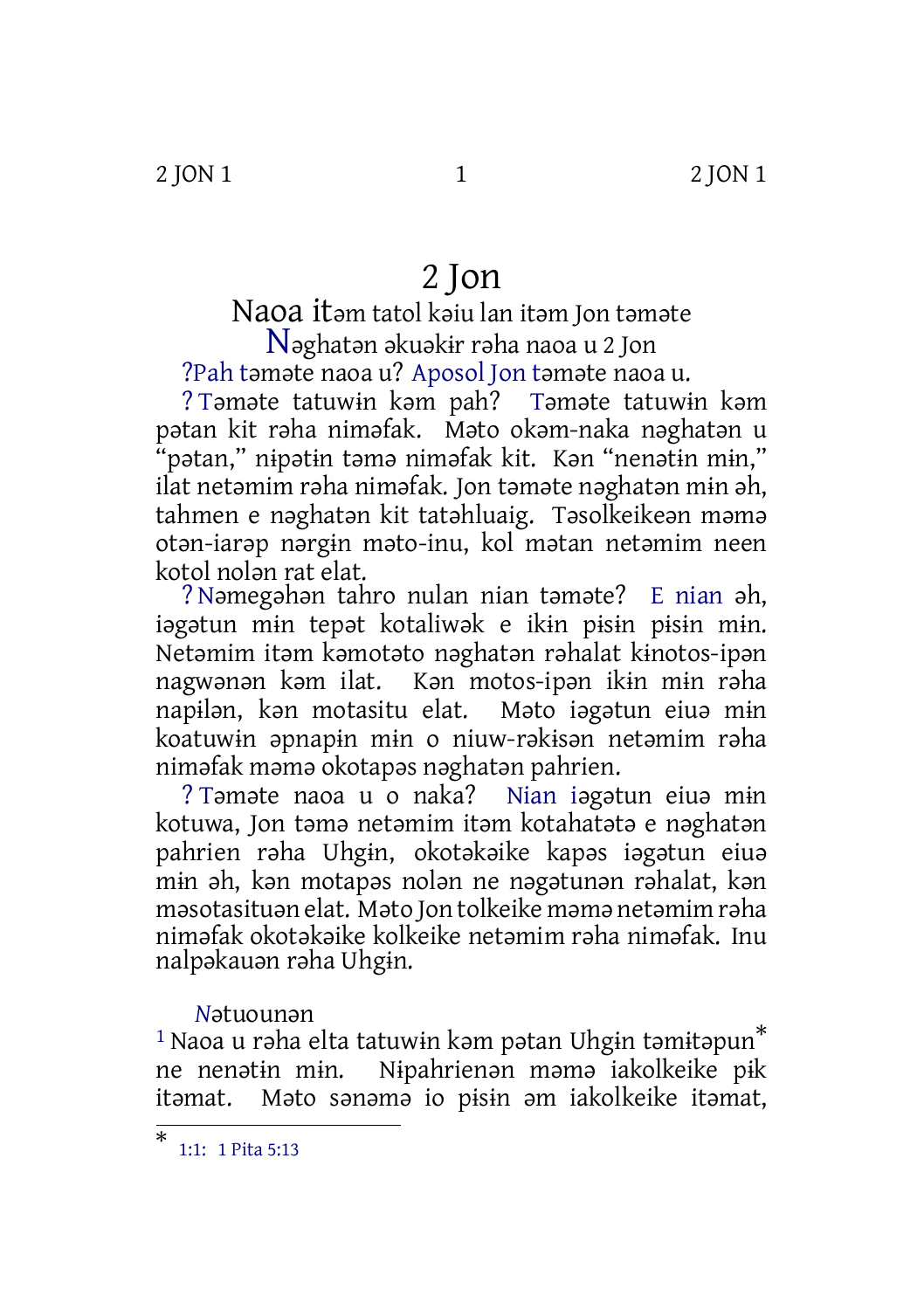məto netəm mɨn un rafin itəm kotɨtun mɨn nɨpahrienən,† kotolkeike itəmat. 2 Kən ekotolkeike itəmat, məto-inun o nɨpahrienən itəm tətatɨg e nɨkitat‡ kən otatɨg lilɨn e nɨkitat.

3 Pəs Tata Uhgɨn ne Nətɨn Iesu Kristo okuawte-in rəhalau nəwɨrən, ne nasəkitunən, ne nəməlinuən kəm kitat e nɨpahrienən ne nolkeikeən.

## *Kitat okot*ətəu-pən nəghatən pahrien mɨn

4 Nɨkik təmagien asol nian eməplan nenətɨm mɨn neen kotaliwək e suatɨp rəha nɨpahrienən,§ tahmen əm məmə inun, Tata Uhgɨn təmən mihin kəm kitat məmə kotəkəike kol. 5 Kən roiu əh, wɨnɨk, io esəteən nəghatən wi kit kəm itəmat, məto itəm əm un kɨnotəto rəkɨs e nətuounən. \* Kən iakatətapəh məmə okotol əm nolkeikeən kəm kitat mɨn. 6 Kən nolkeikeən u, nɨpətɨn u nolən nəwia Uhgɨn. Kən in tatən məmə kitat okotəike motətəp suatɨp rəha nolkeikeən, tahmen əm məmə inun nəmotəto e nətuounən.

7 Məto-inu iəgətun eiuə mɨn tepət koatan e nətueintən.† Ilat kəsotahatətəən məmə Iesu in Kristo itəm Uhgɨn təmən məmə otahl-ipa,‡ in təmuwa etəmim pahrien, e nɨpətɨn pahrien.§ Etəm tol nəhlan in ieiuə kən in tɨkɨmɨr rəha Kristo.\* <sup>8</sup> Tol nəhlan, oatəto itəmat məmə okəsətatɨpən nətouən rəhatəmat, pəs itəmat onəkotos nətouən rafin lan, məto-inun itɨmat emotol pɨk wək etəmat.† <sup>9</sup> Okəmə etəm tatətu-pən atɨp əm nəgətunən kit rəhan e nəgətunən rəha Kristo, kən məsatəkəikeən e nəgətunən rəha Kristo,‡ nolən rəhan tatəgətun məmə

 $\dagger$  1:1: Jon 8:32  $\dagger$  1:2: Jon 14:17  $\frac{1}{3}$  1:4: 3 Jon 1:3,4  $\stackrel{*}{\phantom{*}}$  1:5: 1 Jon 2:7  $\dagger$  1:7: 1 Jon 4:1  $\dagger$  1:7: 1 Jon 2:22; 4:2,3  $\delta$  1:7: Jon 1:14  $\ast$  1:7: 1 Jon 2:18 † 1:8: <sup>1</sup> Kor 3:8; Hip 10:35,36; 11:26 ‡ 1:9: Jon 8:31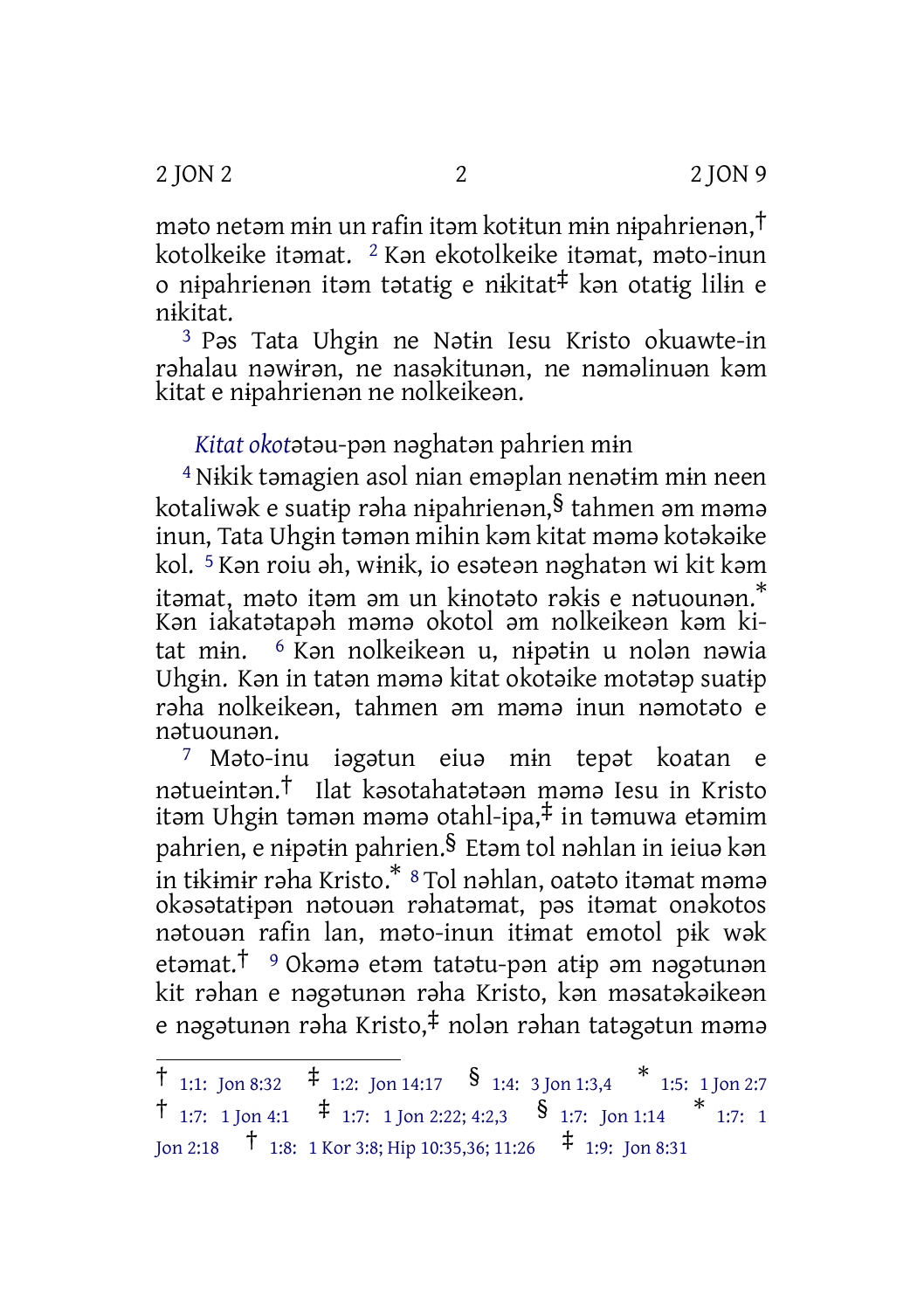2 JON 10 3 2 JON 13

Uhgɨn təsatɨgən e nɨkin. Məto etəmim pah itəm tatəperipən əskasɨk e nəgətunən rəha Kristo, in tatos Tata Uhgɨn ne Nətɨn ilau kərən e nɨkin.§ <sup>10</sup> Okəmə suah kit tuwa ron ik, kən məsənən nəgətunən ətuatɨp rəha Kristo, asitən in muwɨn imam ikɨn, məsənən "təwɨr" kəm in.\* <sup>11</sup> Məto-inu etəm tatən "təwɨr" kəm in, tətasitu lan matol suatɨp o rəhan nəgətunən rat.†

## *Namnun n*əghatən

12 Iatos nəghatən tepət məmə ekəte kəm itəmat, məto esolkeikeən məmə ekəte e mapepe ne pen. Məto nɨkik tatəht pɨk mə ekuwa mətag itəmat kən məghat ətuatɨp kəm itəmat e nɨganəmtɨtəmat, pəs nagienən rəhatat otərioah.‡

<sup>13</sup> Nenəti piam<sup>§</sup> itəm Uhgin təmitəpun, ilat koatən təwɨr kəm ik.

 $\begin{array}{cccc} \S_{1:9:1 \text{ Jon 2:23}} & * & 1:10: \text{ Rom }16:17 & \uparrow 1:11:1 \text{ Tim }5:22 & * & 1:12: \text{ Jon} \end{array}$ 3:29 § 1:13: Pia <sup>p</sup>ətan əh in niməfak kit mɨn, Jon in tətatɨg ikɨn əh. Kən nenətɨ pian u, ilat nɨmanin rəha niməfak əh.